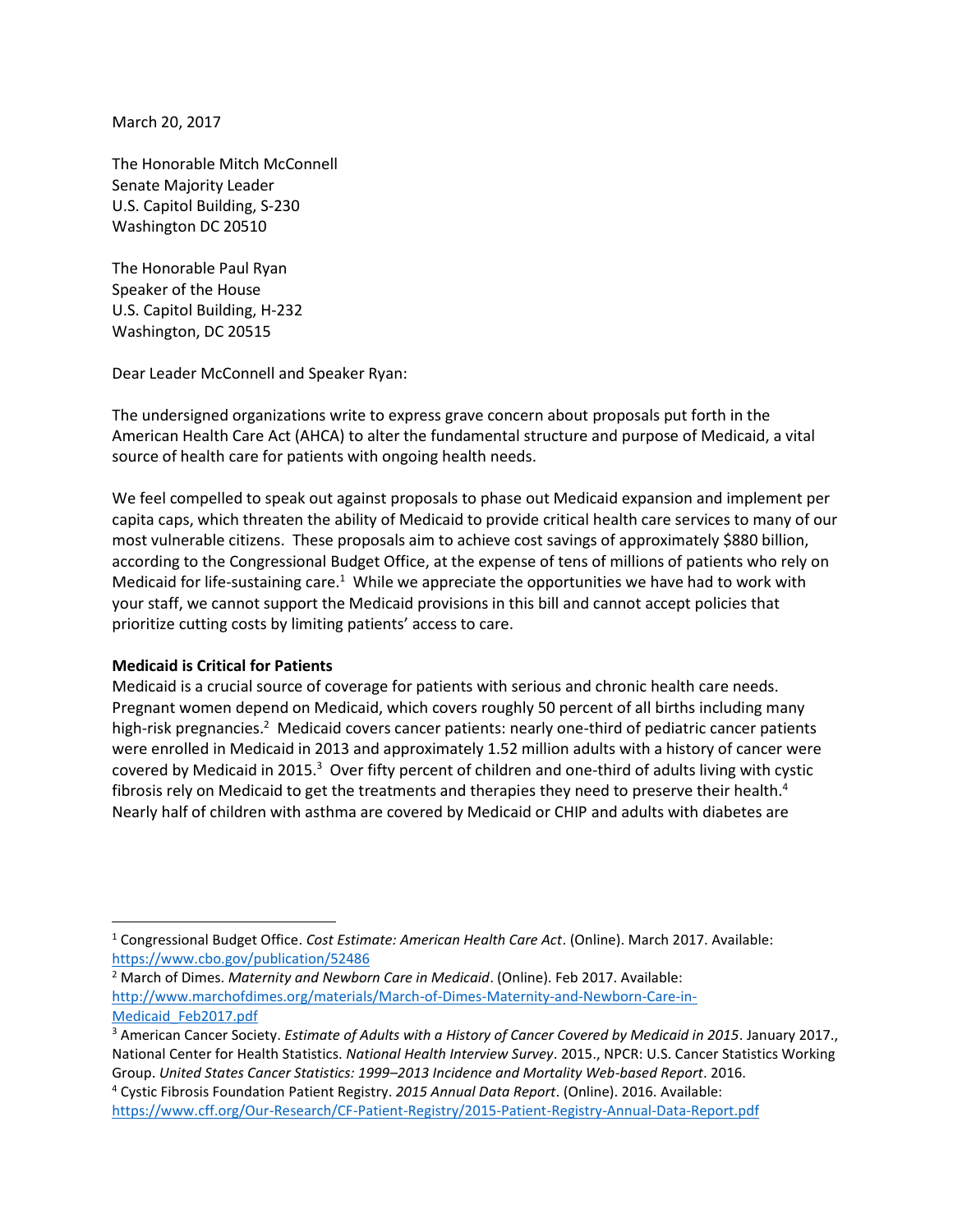disproportionally covered by Medicaid as well.<sup>5,6</sup> The patients we represent are eligible for Medicaid through various pathways, including through income-related and disability criteria.

## **Reject Per Capita Caps**

The proposal to convert federal financing of Medicaid to a per capita cap system is deeply troubling. This policy is designed to reduce federal funding for Medicaid, forcing states to either make up the difference with their own funds or cut their programs by reducing the number of people they serve and the health benefits they provide.

For patients with ongoing health care needs, this means that Medicaid may no longer cover the care and treatments they need, including breakthrough therapies and technology. In order to save money, the per capita caps are set to grow more slowly than expected Medicaid costs under current law.<sup>7</sup> As the gap between the capped allotment and actual costs increases over time, states will be forced to constrain eligibility, reduce benefits, lower provider payments, or increase cost-sharing. Moreover, by capping the federal government's contribution to Medicaid in this manner, states will be less able to cover the cost of new treatments. This could be devastating for people with serious diseases, for whom groundbreaking treatments represent a new lease on life. For people with cystic fibrosis, cancer, and other diseases, new therapies can be game changers that improve quality of life and increase life expectancy. In fact, we have already seen Medicaid programs respond to current budget constraints by using clinically inappropriate criteria to restrict access to therapies old and new. A per capita cap will only exacerbate the downward pressure on Medicaid budgets and will further reduce access to these therapies for patients.

Pairing financing reforms with increased flexibility, as has often been proposed, would further undermine Medicaid's role as a safety net for patients. Without current guardrails provided by federal requirements—coupled with reduced federal funding—states will have the authority to reduce benefits and eligibility as they see fit and to impose other restrictions, such as waiting periods and enrollment caps. These policies have serious implications for patients—for a person with cancer, enrollment freezes and waiting lists could mean a later-stage diagnosis when treatment costs are higher and survival is less likely. For a person with diabetes, this would risk the ability to adequately manage the disease. Many of our patients rely on costly services that will be quickly targeted for cuts if states are given such flexibility, so it is imperative that current federal safeguards remain in place.

## **Maintain Medicaid Expansion**

 $\overline{a}$ 

While the AHCA has been described as preserving Medicaid expansion for those already enrolled in coverage, we are concerned that estimates show that eliminating the enhanced match for any enrollee

<sup>5</sup> Centers for Disease Control and Prevention. *Asthma: Health Care Coverage Among Children.* (Online). November 2016. Available: [https://www.cdc.gov/asthma/asthma\\_stats/](https://www.cdc.gov/asthma/asthma_stats/)

<sup>6</sup> Kaiser Commission on Medicaid and the Uninsured. *The Role of Medicaid for People with Diabetes.* (Online). November 2012. Available: [http://kaiserfamilyfoundation.files.wordpress.com/2013/01/8383\\_d.pdf](http://kaiserfamilyfoundation.files.wordpress.com/2013/01/8383_d.pdf) 

<sup>7</sup> Congressional Budget Office. *Cost Estimate: American Health Care Act*. (Online). March 2017. Available: <https://www.cbo.gov/publication/52486>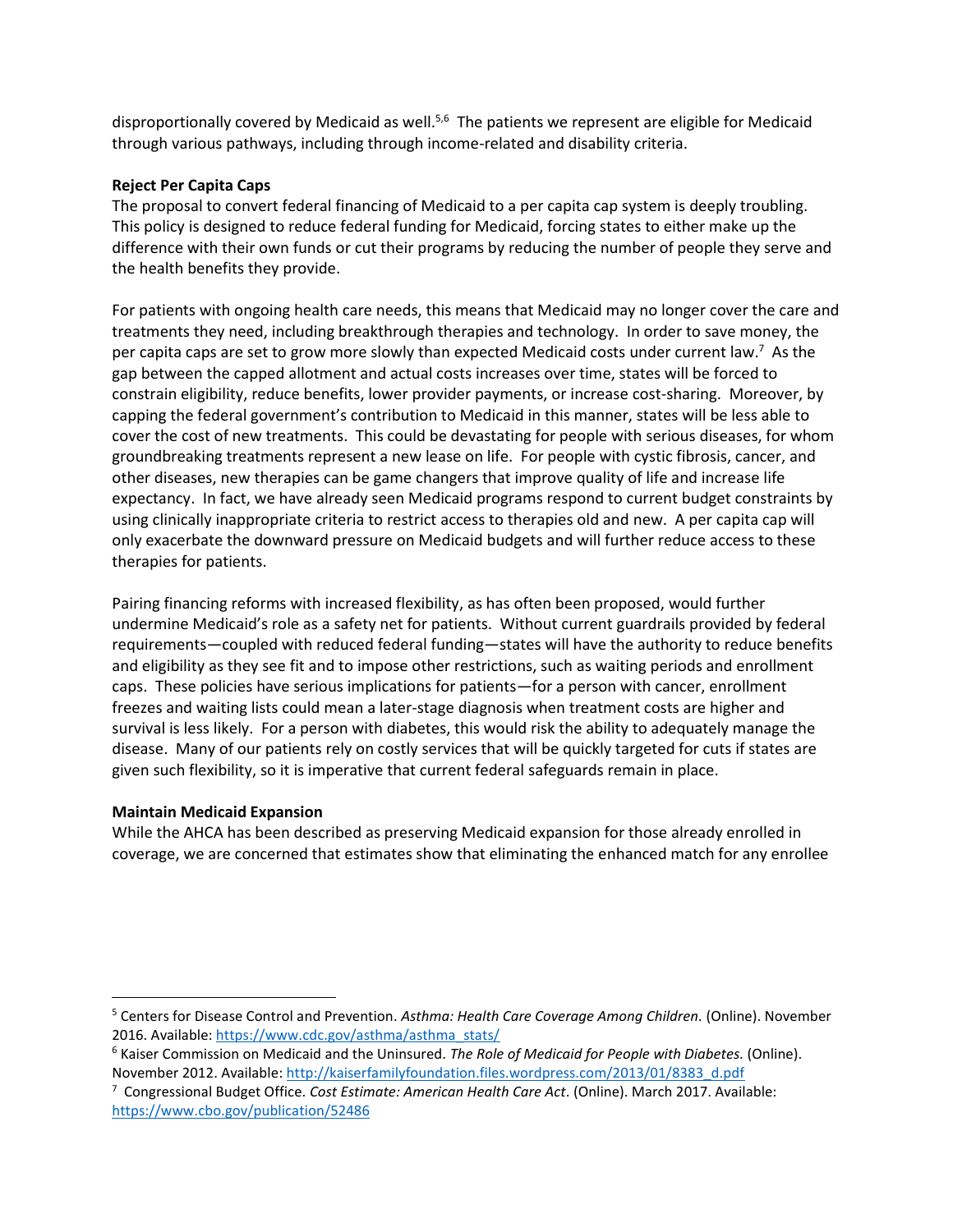with even a small gap in coverage would actually result in millions of people losing coverage.<sup>8,9</sup> By eliminating the enhanced federal match for any enrollee with a gap in coverage, eventually states will be on the hook for billions of dollars to continue covering this population—an insurmountable financial hurdle. Additionally, seven states have laws that would effectively end Medicaid expansion immediately or soon thereafter when the expansion match rate is eliminated. Nearly half of adults covered by the Medicaid expansion are permanently disabled, have serious physical or mental conditions—such as cancer, stroke, heart disease, arthritis, pregnancy, or diabetes—or are in fair or poor health.<sup>11</sup> Repealing Medicaid expansion will leave these patients without coverage they depend upon to maintain their health.

The proposed financing reforms are a fundamental shift away from Medicaid's role as a safety-net for some of the most vulnerable members of our society. Repealing Medicaid expansion would leave millions without the health care they rely on. Our organizations represent and provide care for millions of Americans living with ongoing health care needs who rely on Medicaid and we cannot support policies that pose such a grave risk to patients.

We hope that we can continue our dialogue as you move forward in this process to arrive at solutions that provide all Americans with high-quality, affordable care regardless of an individual's income, employment status, health status, or geographic location.

Sincerely,

 $\overline{\phantom{a}}$ 

ADAP Advocacy Association AIDS Action Baltimore The AIDS Institute Alpha-1 Foundation Alport Syndrome Foundation ALS Association American Academy of Pediatrics American Behcet's Disease Association American Congress of Obstetricians and Gynecologists American Diabetes Association American Lung Association American Parkinson Disease Association American Society of Hematology American Thoracic Society Amyloidosis Support Groups Inc. ARPKD/CHF Alliance

Arthritis Foundation Batten Disease Support & Research Association Bladder Cancer Advocacy Network Bridge the Gap - SYNGAP Education and Research Foundation Bronx Lebanon Hospital Center Department of Family Medicine CADASIL Together We Have Hope Non-Profit Cancer Support Community Child Neurology Foundation Children's Cause for Cancer Advocacy Children's Dental Health Project Chronic Illness and Disability Partnership Community Access National Network

<sup>8</sup> S&P Global Market Intelligence. *The U.S. Health Insurance Market is Poised to Move to a Defined-Contribution from a Defined-Benefit System of Federal Financing*. (Online). March 2017. Available: [https://www.globalcreditportal.com/ratingsdirect/renderArticle.do?articleId=1811131&SctArtId=418648&from=C](https://www.globalcreditportal.com/ratingsdirect/renderArticle.do?articleId=1811131&SctArtId=418648&from=CM&nsl_code=LIME&sourceObjectId=10006958&sourceRevId=3&fee_ind=N&exp_date=20270307-22:26:18) [M&nsl\\_code=LIME&sourceObjectId=10006958&sourceRevId=3&fee\\_ind=N&exp\\_date=20270307-22:26:18](https://www.globalcreditportal.com/ratingsdirect/renderArticle.do?articleId=1811131&SctArtId=418648&from=CM&nsl_code=LIME&sourceObjectId=10006958&sourceRevId=3&fee_ind=N&exp_date=20270307-22:26:18) <sup>9</sup> Congressional Budget Office. *Cost Estimate: American Health Care Act*. (Online). March 2017. Available: <https://www.cbo.gov/publication/52486>

<sup>11</sup> Brantley, Erin, et. al. *Myths About the Medicaid Expansion and the 'Able-Bodied'*. Health Affairs Blog. (Online) March 2017. Available[: http://healthaffairs.org/blog/2017/03/06/myths-about-the-medicaid-expansion-and-the](http://healthaffairs.org/blog/2017/03/06/myths-about-the-medicaid-expansion-and-the-able-bodied/)[able-bodied/](http://healthaffairs.org/blog/2017/03/06/myths-about-the-medicaid-expansion-and-the-able-bodied/)